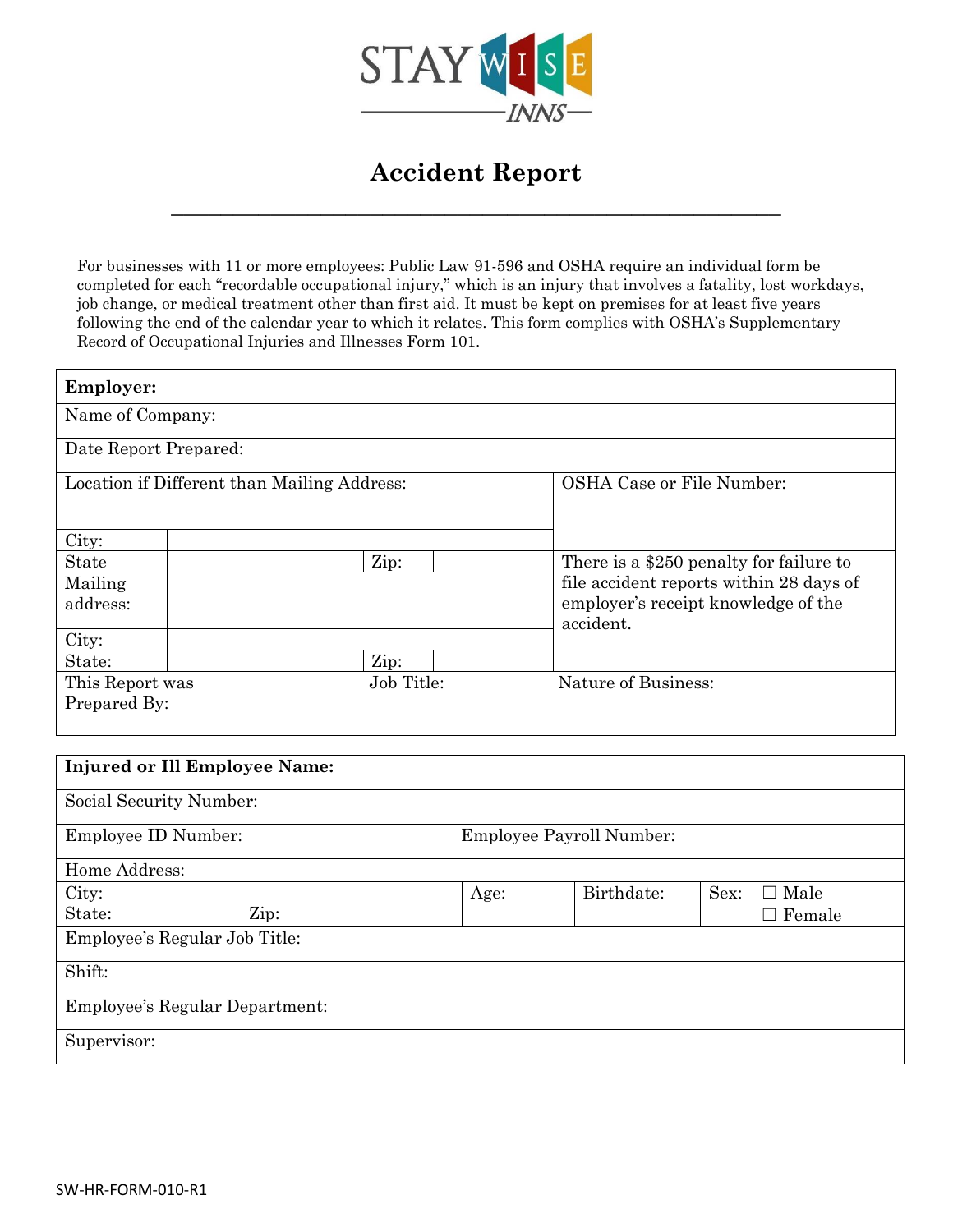The accident or exposure to occupational illness:

If the accident or exposure occurred on employer's premises, provide the address of establishment where it occurred. Do not indicate department or division within the plant or establishment. If accident occurred outside the employer's premises at an identifiable address, provide that address. If it occurred on a public highway or at any other place which cannot be identified by number and street, please provide accurate location reference:

Place of Accident or Exposure:

| City:             | State:            | Zip: |
|-------------------|-------------------|------|
| Date of Accident: | Time of Accident: |      |

Was place of accident or exposure on employer's premises? YES NO

What was the employee doing when injured (be specific)?

Substance or object that caused the injury:

How did the accident occur (use additional paper if necessary)?

| <b>Occupational Injury or Occupational Illness:</b>                    |  |  |  |  |  |  |
|------------------------------------------------------------------------|--|--|--|--|--|--|
| Describe the injury or illness and indicate part(s) of body affected:  |  |  |  |  |  |  |
|                                                                        |  |  |  |  |  |  |
|                                                                        |  |  |  |  |  |  |
|                                                                        |  |  |  |  |  |  |
| Name the substance or object which directly injured employee:          |  |  |  |  |  |  |
|                                                                        |  |  |  |  |  |  |
| Date of injury or initial diagnosis of occupational illness:           |  |  |  |  |  |  |
| NO<br>Did employee die?<br><b>YES</b>                                  |  |  |  |  |  |  |
| If so, give date of death:                                             |  |  |  |  |  |  |
| Employee's regular department:                                         |  |  |  |  |  |  |
| Number of work days missed:                                            |  |  |  |  |  |  |
| Days of restricted activity:                                           |  |  |  |  |  |  |
| <b>YES</b><br>NO<br>Will further investigation be required?            |  |  |  |  |  |  |
| <b>YES</b><br>N <sub>O</sub><br>Has employee returned to regular duty? |  |  |  |  |  |  |
| YES<br>N <sub>O</sub><br>Light duty?<br>Date:                          |  |  |  |  |  |  |